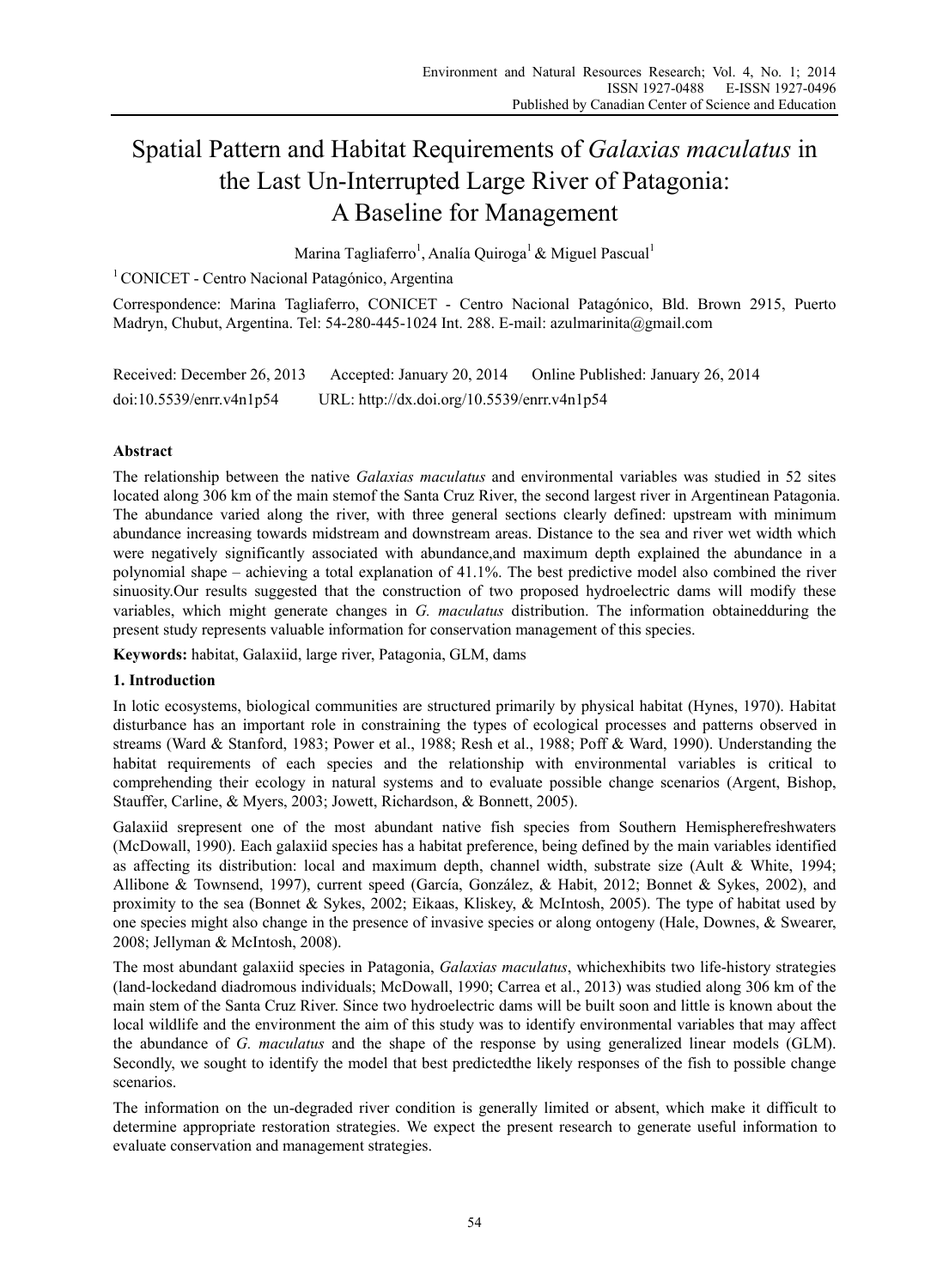#### **2. Methods**

#### *2.1 Study Area*

The Santa Cruz River (50°S; 70°W) originates in two oligotrophic to ultra-oligotrophic large glacial lakes, Viedma and Argentino, and flows uninterrupted for 382 km across the Patagonian plateau to drain into the Atlantic Ocean (Figure 1; Brunet et al., 2005). The river has an average discharge of 691 m<sup>3</sup> s<sup>-1</sup> (min. 278.1 m<sup>3</sup>  $s^{-1}$  in Septemberand max. 1,278 m<sup>3</sup> s<sup>-1</sup> in March), which is highly predictable due to a glacial dominated flow regime (Tagliaferro, Miserendino, Liberoff, Quiroga, & Pascual, 2013). Mean water temperature is 9 °C with maxima registered in January (15 °C) and minima in July (3 °C).



Figure 1. Map of the Santa Cruz River, Patagonia Argentina

Sampling sites are located between Charles Fuhr Bridge and Cte. L. Piedra Buena Town (between arrows).

#### *2.2 Environmental Variables*

A total of 17 variables were measured at each of the 52 sites along the river, including water and river physical characteristics, dissolved matter, and chlorophyll-a concentration on biofilms. Macro-scale variables of the river (i.e. altitude, bankfull and wet width, current speed, and bathymetry) were measured either continuously or every 300 meters. Wet and bankfull widths were measured using a laser distance meter (TruPulse 200). Altitude and position were measured using an Oregon 550 Garmin GPS and from a digital elevation map, SRTM, 90 m pixel. The sinuosity was estimated as the ratio between the geographic distance and the river distance between pairs of points separated by 500 m (river distance). The bathymetry was recorded with a Lowrance LCX-15M Techosounder. Local variables, within a 15 meters radius from the sampling point (e.g. dissolved oxygen, depth, current speed, substrate size) were measured at each of the 52 sites following Gordon et al. (2004). Average depth was calculated from 3 measurements within the sampling area. Surface current speed was obtained by timing a half-submerged plastic cup over a distance of 5 meters at each sampling site. Temperature, conductivity and dissolved oxygen were measured using an YSI 85 multi-parameter probe. Substrate size composition was estimated following the Wolman Pebble count procedure (Wolman, 1954), by walking upstream along a zig-zag line across a working area of 100 meters long and 2 to 5 meters wide and measuring the width (the second largest axis) of 50 pieces randomly chosen. A standard area of 11 cm<sup>2</sup> was scratched for biofilm from each of three randomly selected rocks (widthrange 5 to 30 cm) at each site and stored in a filter, from which chlorophyll a concentration was estimated (APHA, 1994). Water samples of 500 ml were collected below the surface,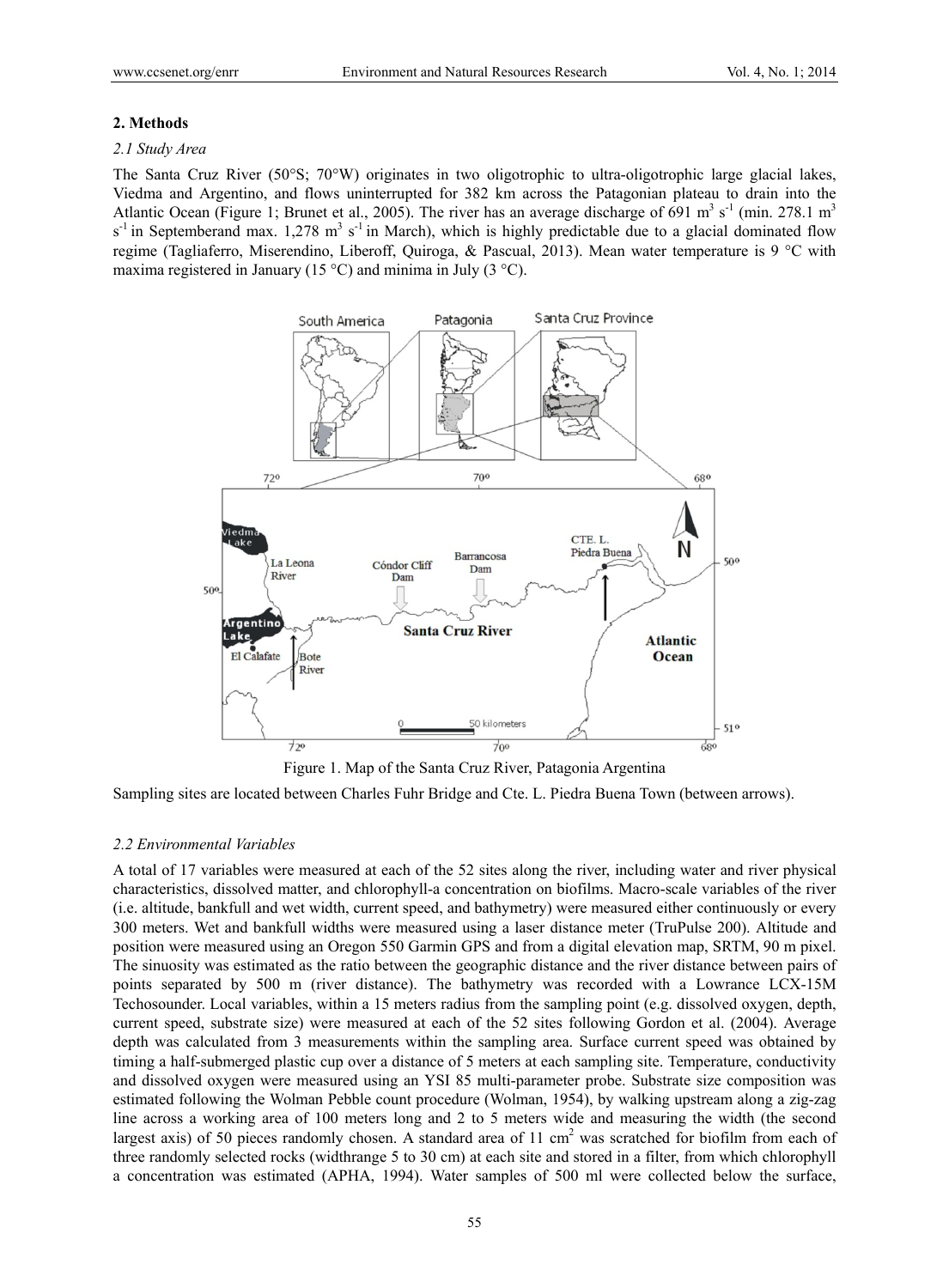filtered using a 47 mm diameter GF/F Munktell filter, and preserved at -10 °C to estimate total suspended solids. In the lab samples were dried at 60 °C for 24 h, weighed and burned at 500 °C for 4 h to assess suspended organic and inorganic matter.

## *2.3 Sampling*

We sampled fish during September 2010 (low flowperiod) in 52 sites at intervals of 6 km along the Santa Cruz River (Figure 1). The uppermost site was located in Charles Fuhr (9.8 km downstream from Lake Argentino) and the lowermost site was located in Comandante Luis Piedra Buena, close to the river'sestuary and 315.8 km from LakeArgentino.We captured fish using standard single-passelectrofishing procedures from the littoral zone to depths of 0.7 m. The equipment used was a Smith-Root LR-24 electrofisher set to a frequency of 90 Hz and a pulse width of 3 ms. At each site, a 100 mtransect was sampled following a zig-zag track.Fish were euthanized with an overdose of MS222 and stored in a portable freezer at -18 °C. At the laboratory, all fish were counted, length-measured with a digital caliper (0.01 mm nearest unit), and weighed on a Mettler PC 440 Delta Range balance (0.003 g nearest unit).

#### *2.4 Data Analysis*

Abundancedata of *G. maculatus* and environmental variables at each site were arranged in a matrix, on which correlations andmultiple collinearity between variables were evaluated. Autocorrelations between abundances were assessed by using variograms and the comparison of residuals. Data over-dispersion was adjustedby using a scale Poisson distribution. Generalized Additive Models (GAMs) were applied in order to define the set of the environmental non-redundant variables that describe *G. maculatus* distribution along the Santa Cruz River during the period of study using the 'mgcv' library in the R statistical software (R Development Core Team, 2012). Once the shape of the response was identified, GLMs were applied to the set of data, since these tool provide a more direct and robust technique to evaluate the goodness of fit and to interpret the results (Guisan & Zimmermann, 2000). Model selection was performed using multi-model inference "MuMIn" (Barton, 2013) and by a stepwise proceeding. Validation graphs (e.g., residuals versus fitted values, QQ-plots and residuals versus the original explanatory variables) were plotted in order to detect the existence of any pattern and possible model mis-specification.To evaluate the accuracy of the predictive model a leave-one-out cross-validation method was used. Observed and expected values were used to estimate the percentage of error of each estimation. The median of the set of 51 estimations were used to compare prediction models.

#### **3. Results**

A total of 1,183 individuals were captured with a range of length (40-90 mm) and weight (0.5-9 g). The distribution of fish showed a high abundance of *G. maculatus* at downstream and midstreamareas whichdecreasedupstream (Figure 2). 61.6% of the fish population was located in midstream areas which corresponded to 144 km of the river (including the sites where the dams will be placed); the downstream area (48 km) sheltered 25.5%; while in upstream areas 12.9% of *G. maculatus* population was found along 114 km.



Figure 2. Abundance of *G. maculatus* among the 52 sampling sites located 6 km from each other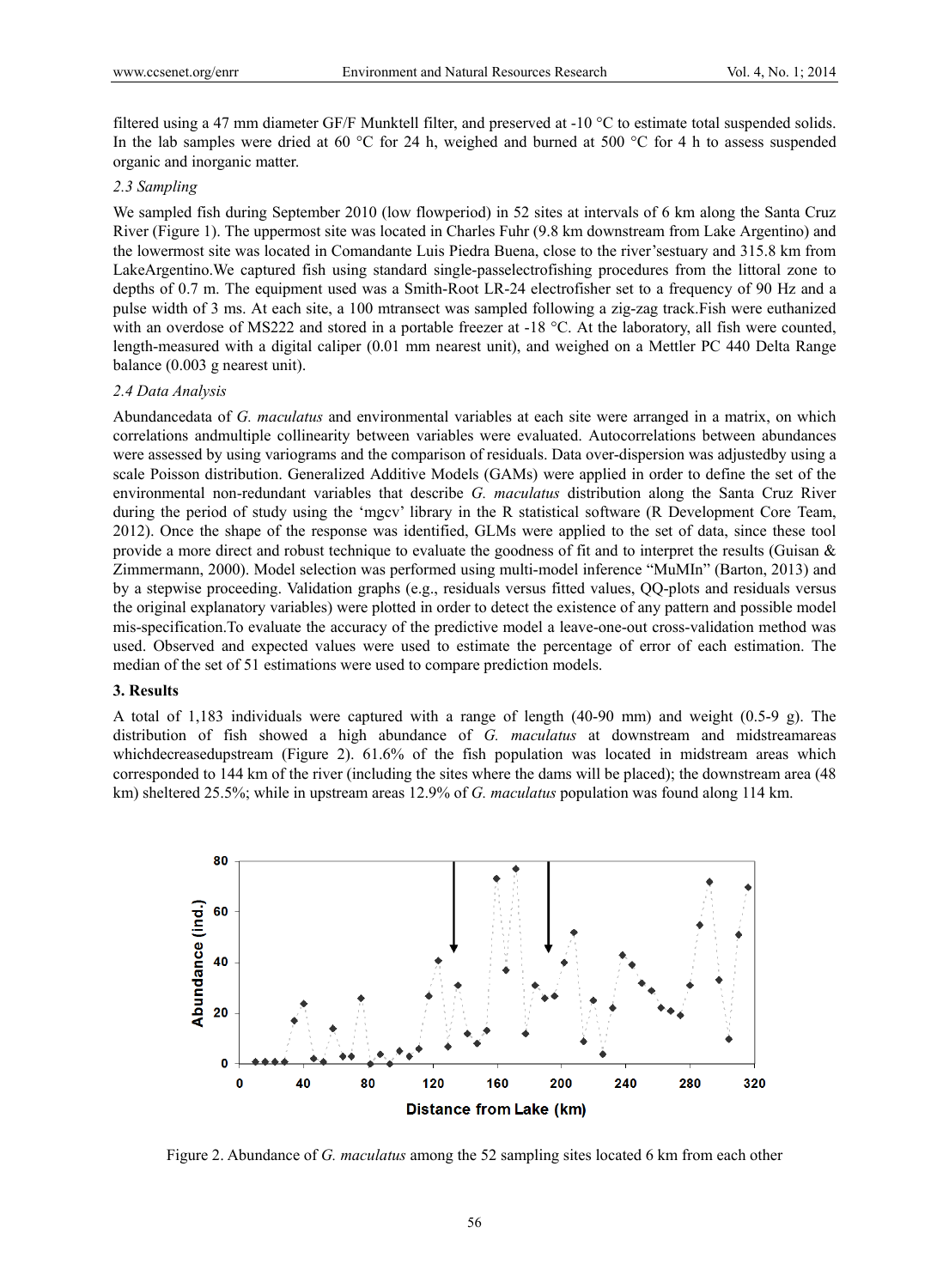| Variable                                                 | Mean  | Std.Dev. | Range          |
|----------------------------------------------------------|-------|----------|----------------|
| Sinuosity                                                | 1.3   | 0.2      | $1.1 - 2.0$    |
| Slope                                                    | 0.6   | 0.2      | $0.1 - 0.9$    |
| Bankfull (m)                                             | 188.6 | 40.0     | $110 - 281$    |
| River wet width (m)                                      | 139.4 | 34.1     | $80 - 216$     |
| Gravel bar (m)                                           | 48.0  | 28.0     | $6 - 158$      |
| Maximum depth (m)                                        | 5.7   | 3.0      | $2.3 - 19.8$   |
| Current speed $(m s-1)$                                  | 0.3   | 0.2      | $0 - 0.9$      |
| Conductivity ( $\mu$ S cm <sup>-1</sup> )                | 26.6  | 1.9      | $22.8 - 31$    |
| Substrate particles size (mm)                            | 78.1  | 25.5     | $15.5 - 147.5$ |
| Temperature $(^{\circ}C)$                                | 6.9   | 1.4      | $4.7 - 11.0$   |
| pH                                                       | 5.8   | 0.3      | $5.0 - 6.5$    |
| Dissolved oxygen $(mg L^{-1})$                           | 12.3  | 0.7      | $10.6 - 15.4$  |
| Suspended inorganic matter (mg $L^{-1}$ )                | 22.2  | 19.0     | $5.2 - 117.0$  |
| Suspended organic matter (mg $L^{-1}$ )                  | 3.1   | 2.2      | $0.6 - 12.8$   |
| Chlorophyll-a concentration ( $\mu$ g cm <sup>-2</sup> ) | 5.6   | 7.4      | $0.2 - 33.8$   |

Table 1. Physico-chemical variables measured at the sampling sites. Mean, standard deviation, and range of variables are consigned

Environmental characteristics of the Santa Cruz River are summarized in Table 1. No patterns were identified that could determine different sections or reaches (covering from 6 to 30 km) based on environmental variables. Some environmental variables remain fairly invariant along the river (slope and dissolved oxygen), other showed a smooth gradient (temperature and conductivity), whereas others showed variability at the local scale (e.g., chlorophyll-a, inorganic matter, substrate size, depth).

Few variables showed a significant correlation or multiple collinearity and were removed from the analysis. Both the correlation value and the response of *G. maculatus* to the variableswere tested. When both variables showed a significant relationship with fish abundance (using both GAMs and GLM), the one with the lower multiple collinearity value was selected. Only the non-redundant variables were left: river wet width (ww), maximum depth (md), substrateparticle size (pe), sinuosity (sin), dissolved oxygen (od) and distance to Lake Argentino (d). GLM models components and explanations are synthesized in Table 2. The best model selected to explain the*G. maculatus*distribution included the river wet width, distance from the lake and the maximum depth (polynomial), explaining 41.1% of the variance and producing an output not significantly different to the full model. While linear relationships were found with distance from the river headwaters (positive) and river wet width (negative), the response to maximum depth was quadratic, decreasing rapidly to a depth of 10 meters, being relatively stable and low at greater depths (Figure 3). The models selected under cross-validationpermitted explanation and prediction of changes in the abundance of *G. maculatus* along the Santa Cruz River with a 52.8 to 64.3% percentage of error (Table 2). The best prediction model included the polynomial (base 2) relationship of maximum depth, sinuosity, wet width and distance to Lake Argentino (Figure 4).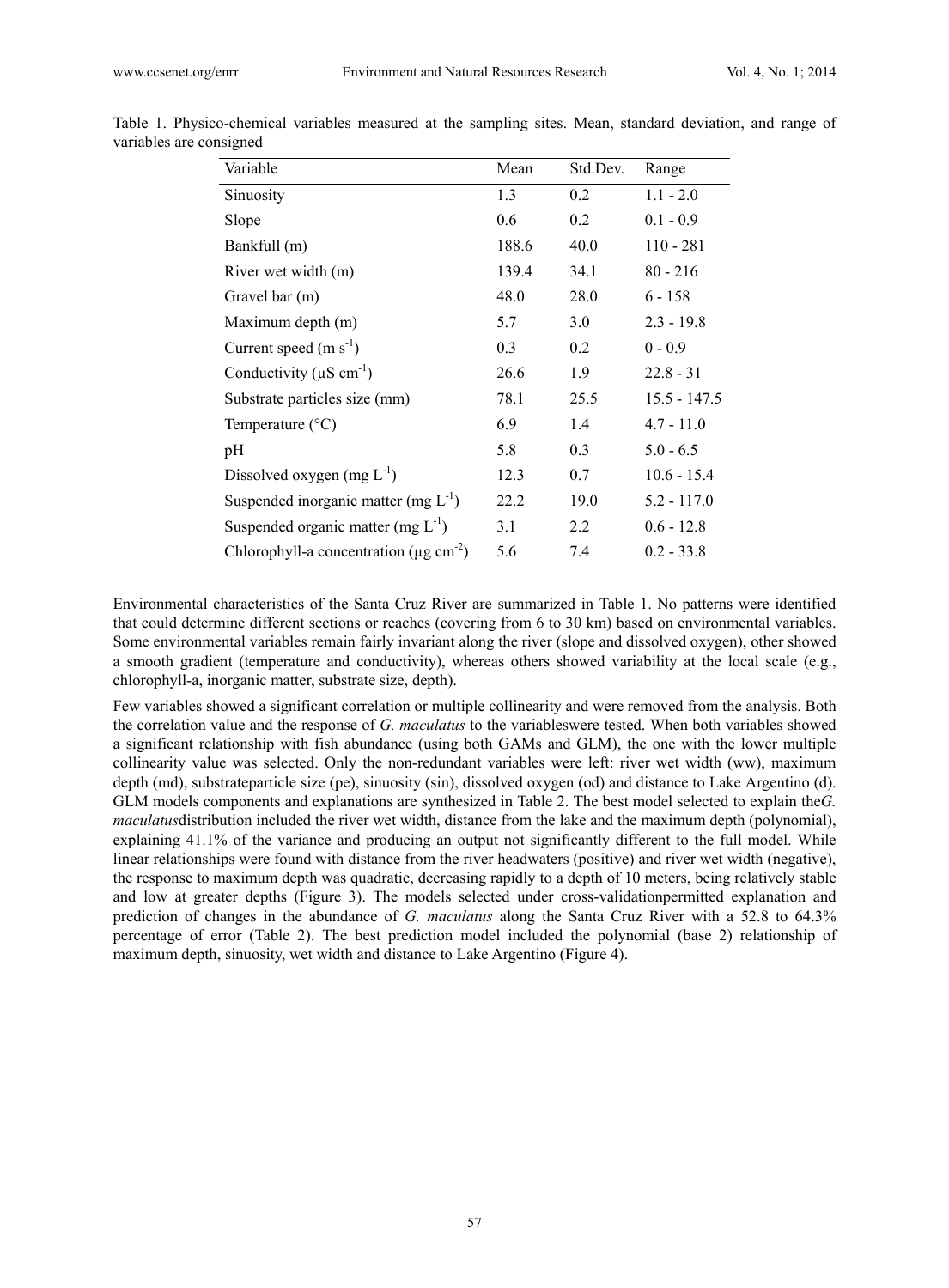

Figure 3. Response of G. maculatus abundance to model selected environmental variables

|                |                      |             | л.      |    |                          |      | л.         |              |
|----------------|----------------------|-------------|---------|----|--------------------------|------|------------|--------------|
| Model          | Polynomial -2 Lineal |             | Res.Dev | df | Expl.Dev p               |      | Med. error | Perc. $90\%$ |
| Full           | d, w, m, s, p, o     |             | 514,9   | 38 | 49,2                     |      | 64,3       | 419,9        |
| m1             | d, w, m, s, p        | $\mathbf 0$ | 558,2   | 39 | 45,0                     | ns   | 61,9       | 347,4        |
| m2             | d, w, m, s, p        |             | 558,5   | 40 | 45,0                     | ns   | 55,9       | 347,2        |
| m <sub>3</sub> | d, w, m, p           | $\bf S$     | 572,1   | 41 | 43,6                     | ns   | 62,7       | 400,2        |
| m <sub>4</sub> | d, w, m, s           | p           | 558,6   | 41 | 44,9                     | ns   | 53,6       | 347,6        |
| m <sub>5</sub> | d, w, m, s           |             | 560,5   | 42 | 44,8                     | ns   | 52,8       | 351,1        |
| m <sub>6</sub> | m, s                 | $d_{\rm w}$ | 577,8   | 44 | 43,1                     | ns   | 59,7       | 376,2        |
| m <sub>7</sub> | m                    | d, w        | 598,1   | 46 | 41,1                     | ns   | 59,6       | 527,0        |
| m8             | -                    | d, w        | 710,8   | 48 | 29,9                     | 0,02 | 60,5       | 618,7        |
| Null           |                      | $\sim$ 1    | 1014,1  | 50 | $\overline{\phantom{0}}$ | **   | 63,4       | 1516,5       |
|                |                      |             |         |    |                          |      |            |              |

Table 2. Evaluation of alternative models to explain G. maculatus distribution and prediction errors

Each model is compared with the previous one. Expl.Dev: deviance explain by the model. Bold letters indicate significant contribution ( $p < 0.05$ ) to the model. The letters ns indicate non-significant difference with the previous model; df are the degree of freedom; Med. error is the error related to the median; and the Perc. 90% is the percentile 90% of the median. Variables: distance to the lake (d), river wet width (w), maximum depth (m), river sinuosity (s), susbstrate size composition (p), dissolved oxygen (o).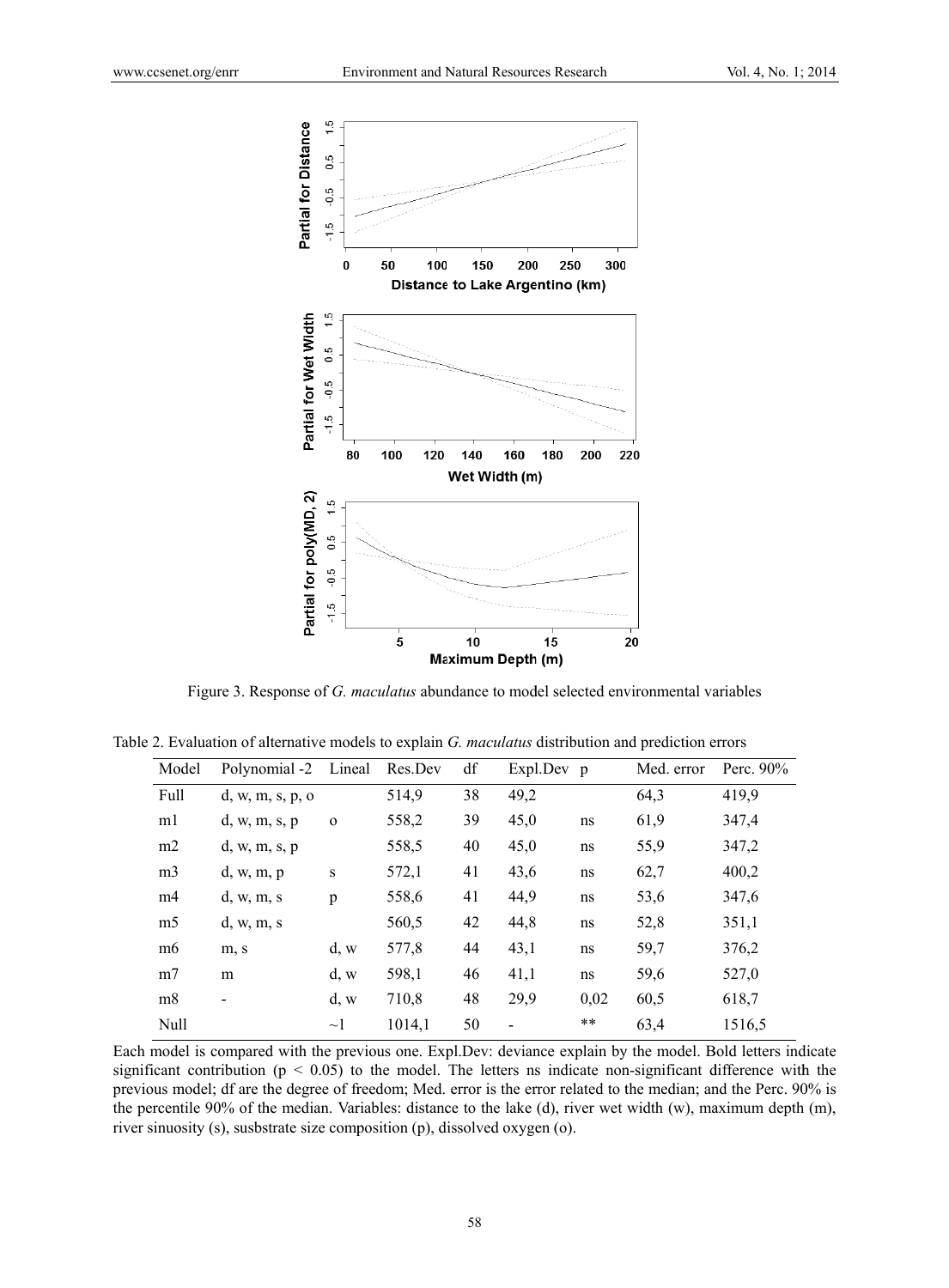

Figure 4. Predictions models for *G. maculatus* distribution along the Santa Cruz River

Dashed lines indicate the model error (Table 2). Model A: includes distance to the Lake Argentino, river wet width, and maximum depth; model B also includes river sinuosity.

## **4. Discussion**

The imminentloss of habitat due to human-induced changes along the watercourses has been extensively studied. However, in several studies on native fish populations, the absence of a baseline is a major problem when identifying management and conservation strategies (Brown, 2000; Bonnett & Sykes, 2002; Baker & Smith, 2007). In the present study we identify valuable information on the associations between native fish and habitat. This information includes the direction of the relationship and the shape and formulating prediction models prior to the hydroelectric damconstruction.

In the Patagonia, *G. maculatus* occupies a vast rangeof lotic and lentic environments: lakes, mountain streams and large plateau rivers. Though habitat use in each of these places differs (García et al., 2012; Montoya, Jara, Solis-Lufí, Colin, & Habit, 2012), because of its nature, it coincides in being low speed and shallow waters, sometimes associated with vegetation (Colin, Piedra, & Habit, 2012). In concordance with other authors who have conducted research on New Zealand counterparts,an association with river width, maximum depth (Bond & Lake, 2003; Baker & Smith, 2007; Akbaripasand, Nichol, Lokman, & Closs, 2011) and a negative influence of distance from stream mouth (Bonnett & Sykes, 2002; Jowett & Richardson, 2003; Joy & Death, 2004; Eikaas et al., 2005) was found for *G. maculatus* in the Santa Cruz River. Whilst these studies and other made in Chile (Colin et al., 2012; Garcíaet al., 2012) found other important variables influencing galaxiid abundance - substrate composition, velocity, plant cover, elevation, discharge, and cattle farming activities - the results might be related to species specific requirements, study area or the scale of the study. Same genera were found to be associated with different habitat types in the same study area (Jowett & Richardson, 2003; Joy & Death, 2004; Jellyman et al., 2013) which might be related to niche differentiation. Regarding study areas, New Zealand and Chilean watercourses have a developed riparian area and might exhibit macrophyte accumulations which strongly differ from those in the Santa Cruz River, where vegetation cover is not present. Since this study tried to understand large scale patterns, other variables (e.g., substrate composition) which might have importance at microhabitat scale could be responsible for some abundance peaks visualized along 30-50 km reaches.

The results found, primarily the decrease in *G. maculatus* with the distance to the sea, were expected since this species represents landlocked and diadromous populations that spawn in the Santa Cruz estuary and then move up to the mid and downstream river areas (Carrea et al., 2013). Moreover, McDowall (2000) explained that *G. maculatus* communities were generally confined to low altitudes close to the sea due tothe poor swimming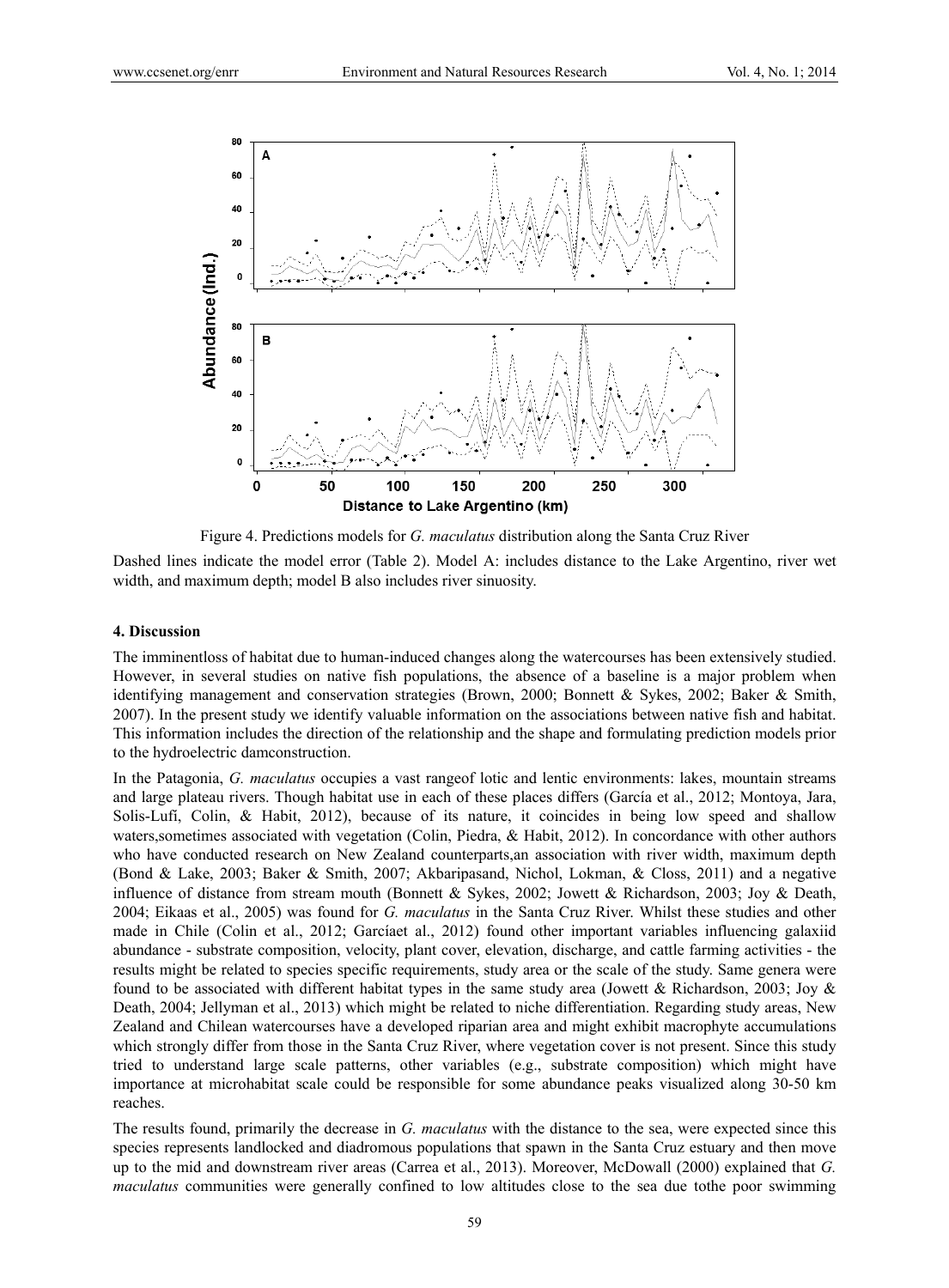ability of this species. The rapid decrease with maximum depth to 10 m is consistent with the preference of this species forshallow waters and littoral areas. Also, prediction models using distance from the Lake Argentino, maximum depth and river wet width or these variables plus the river sinuosity captured the large-scale shape of the distribution of river along the river. Whilethe percentages of prediction error slightly differed, the sinuosity added another factor to the model related to the hydraulics, turbulence, and flow disturbance (Biggs, Nikora, & Snelder, 2005; Jellyman, Brooker, & McIntosh, 2013) which might change with the implementation of the hydroelectric dams. A high sinuosity value was identified as a positive factor in providing different microhabitats during the early ontogenetic development of the fish, and refuges along inshore retention areas during high discharge periods (Sedell, Reeves, Hauer, Stanford, & Hawkins, 1990; Schiemer, Keckeis, Reckendorfer, & Winkler, 2001; Hildrew, 1996).

Once regulated, therivers experience controlled changes in hydrology that modify the sinuosity and consequently the shape of the inshore, where dramatically high discharge events lead to wash-out effects, causing high mortality and a unidirectional, downstream shift of the fish population (Schiemer et al., 2001; Jellyman & McIntosh, 2010). The effect of disturbance are especially evident in smaller species or stages; particularly, *G. maculatus* swimming performance from New Zealand showed that the degree of fish–turbulence interaction may depend on both the turbulence energy and size of fish (Nikora, Aberle, Biggs, Jowett, & Sykes, 2003). The two dams to be built on the Santa Cruz will have another great impact on fish population: the obliteration of 51% of the current lotic environment, and the flooding of the most productive sections of the river (Tagliaferro et al., 2013). No information about possible development of fish passages for management projects wasavailable. However, *G. maculatus* showed to utilize a wide diversity of habitats of rivers and lakes (Barriga, Battini, Macchi, Milano, & Cussac, 2002; Cussac et al., 2004; Valdovinos et al., 2012). In consequence, we expect that most diadromous specimens willrestrict their development to the lower basin; while in the lake-dam basins we expect to find landlocked populations associated with the littoral zone.

In conclusion, within the main-stem of the Santa Cruz River, *G. maculatus* was more abundant close to the sea and used shallow waters avoiding wide river areas.Since in other environments Galaxiids in general showed a strong preference for debris damsand waters covered with macrophytes, we anticipatethat *G. maculatus* above the dams toacclimate to those conditions and develop viable populations. Though the stability of these populations will depend on the operation of the dams and how that affects the exposure to predation and the availability of food resources.

The informationfrom this study can form a basis for the developmentand application of viable strategies for managingpopulations and habitats, and for ensuring theprotection of the species. A larger supply of preferred habitats will provide better conditions for *G. maculatus* success, preservation or restoration (Garcia et al., 2012). In addition, water regulation should be performed in a way that replicates the natural seasonal flow cycle as closely as possible (Carlisle, Wolock, & Meador, 2010; Carlisle, Nelson, & Eng, 2012; Ward & Stanford, 1982) and fish passage construction should be consider to promote genetic exchange between populations separated by dams.

## **References**

- Akbaripasand, A., Nichol, E. C., Lokman, P. M., & Closs, G. P. (2011). Microhabitat use of a native New Zealand galaxiid fish, *Galaxias fasciatus*. *New Zealand Journal of Marine and Freshwater Research, 45*(1), 135-144. http://dx.doi.org/10.1080/00288330.2010.544044
- Allibone, R. M., & Townsend, C. R. (1997). Distribution of four recently discovered galaxiid species in the Taieri River, New Zealand: the role of macrohabitat. *Journal of Fish Biology, 51*, 1235-1246. http://dx.doi.org/10.1111/j.1095-8649.1997.tb01140.x
- APHA. (1994). *Standard Methods for the examination of water and wastewater*. Hanover, Maryland, USA: American Public Health Association.
- Argent, D. G., Bishop, J., Stauffer, J. R., Carline, R. F., & Myers, W. L. (2003). Predicting freshwater fish distributions using landscape-level variables. *Fisheries Research, 60*(1), 17-32. http://dx.doi.org/10.1016/S0165-7836(02)00076-0
- Ault, T. R., & White, R. W. G. (1994). Effects of Habitat Structure and the Presence of Brown Trout on the Population Density of Galaxias truttaceus in Tasmania, Australia. *Trans. Am. Fish. Soc., 123*(6), 939-949. http://dx.doi.org/10.1577/1548-8659(1994)123%3C0939:EOHSAT%3E2.3.CO;2
- Baker, C. F., & Smith, J. P. (2007). Habitat use by banded kokopu (*Galaxias fasciatus*) and giant kokopu (*G. argenteus*) co-occurring in streams draining the Hakarimata Range, New Zealand. *New Zealand Journal of*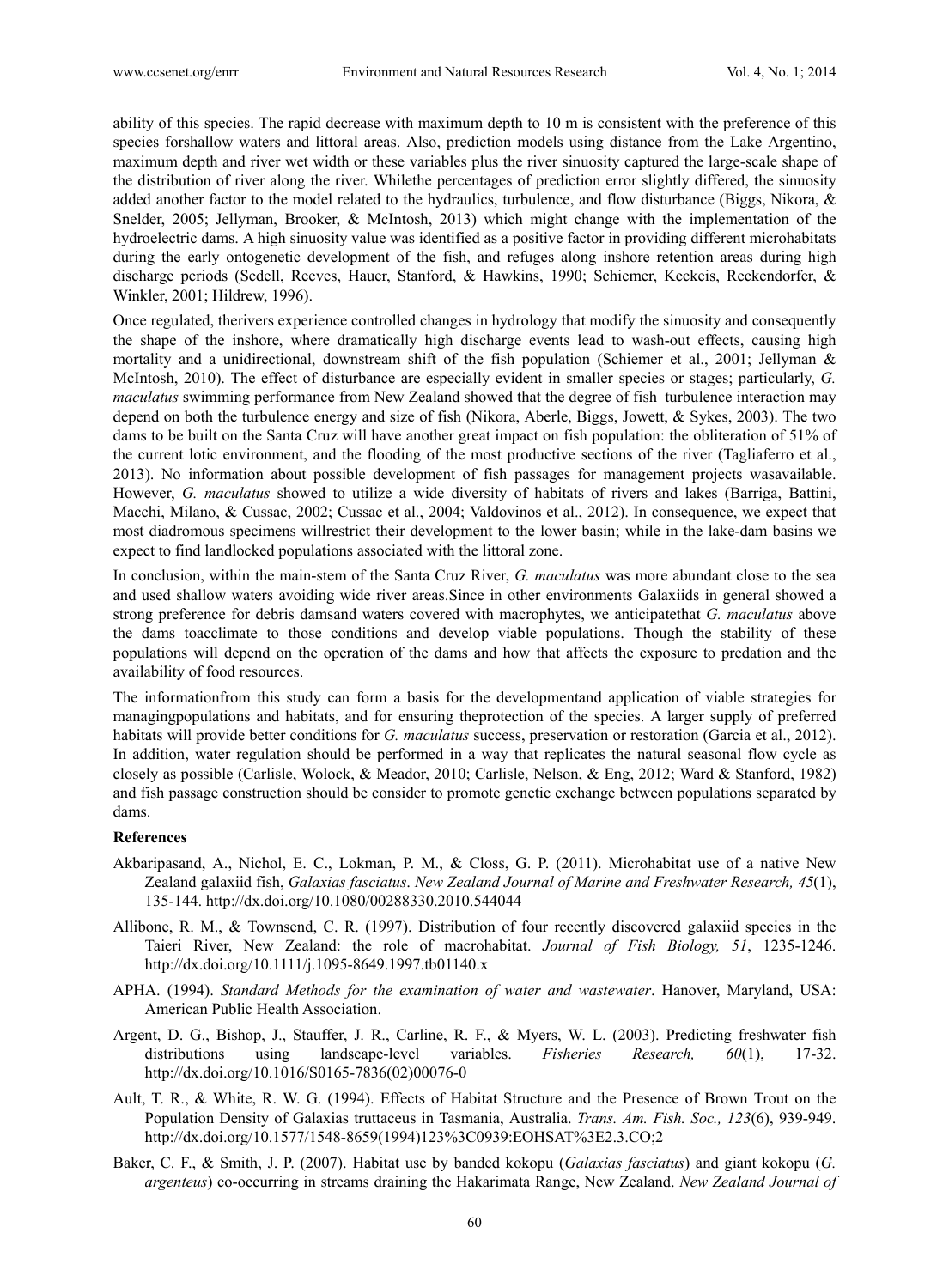*Marine and Freshwater Research, 41*(1), 25-33. http://dx.doi.org/10.1080/00288330709509893

- Barriga, J., Battini, M., Macchi, P., Milano, D., & Cussac, V. (2002). Spatial and temporal distribution of landlocked *Galaxias maculatus* and Galaxias platei (Pisces: Galaxiidae) in a lake in the South American Andes. *N. Z. J. Mar. Fresh. Res., 36*, 345-359. http://dx.doi.org/10.1080/00288330.2002.9517092
- Barton, K. (2013). *MuMIn: Multi-model inference*. Retrieved from http://cran.r-project.org/web/packages/MuMIn/index.html
- Biggs, B. J. F., Nikora, V. I., & Snelder, T. H. (2005). Linking scales of flow variability to lotic ecosystem structure and function. *River Research and Applications, 21*(2-3), 283-298. http://dx.doi.org/10.1002/rra.847
- Bond, N. R., & Lake, P. S. (2003). Characterizing fish habitat associations in streams as the first step in ecological restoration. *Austral Ecology, 28*, 611-621. http://dx.doi.org/10.1046/j.1442-9993.2003.t01-1-01317.x
- Bonnett, M. L., & Sykes, J. R. E. (2002). Habitat preferences of giant kokopu, Galaxias argenteus. *New Zealand Journal of Marine and Freshwater Research, 36*(1), 13-24. http://dx.doi.org/10.1080/00288330.2002.9517067
- Bown, L. R. (2000). Fish communities and their associations with environmental variables, lower San Joaquin River drainage, California. *Environmental Biology of Fishes, 57*, 251-269. http://dx.doi.org/10.1023/A:1007660914155
- Brunet, F., Gaiero, D., Probst, J. L., Depetris, P. J., Gauthier-Lafaye, F., & Stille, P. (2005). δ13C tracing of dissolved inorganic carbon sources in Patagonian rivers (Argentina). *Hydrol.Process., 19*(17), 3321-3344. http://dx.doi.org/10.1002/hyp.5973
- Carlisle, D. M., Nelson, S. M., & Eng, K. (2012). Macroinvertebrate community condition associated with the severity of streamflow alteration. *River Res. Applic.*.
- Carlisle, D. M., Wolock, D. M., & Meador, M. R. (2010). Alteration of streamflow magnitudes and potential ecological consequences: a multiregional assessment. *Front. Ecol. Environ., 9*, 264-270. http://dx.doi.org/10.1890/100053
- Carrea, C., Cussac, V. E., & Ruzzante, D. E. (2013). Genetic and phenotypic variation among *Galaxias maculatus* populations reflects contrasting landscape effects between northern and southern Patagonia. *Freshwater Biol., 58*(1), 36-49. http://dx.doi.org/10.1111/fwb.12036
- Colin, N., Piedra, P., & Habit, E. (2012). Variaciones espaciales y temporales de las comunidades ribereñas de peces en un sistema fluvial no intervenido: Río San Pedro, Cuenca del Río Valdivia (Chile). Spatial and temporal distribution of riparian fish communities in an undisturbed fluvial system: the San Pedro River, Valdivia basin (Chile). *Gayana, 75*(2), 24-35.
- Cussac, V. E, Ortubay, S., Iglesias, G., Milano, D., Lattuca, M. E., Barriga, J. P., … Gross, M. (2004). The distribution of South American galaxiid fishes: the role of biological traits and post-glacial history. *Journal of Biogeography, 31*, 103-121. http://dx.doi.org/10.1046/j.0305-0270.2003.01000.x
- Eikaas, H. S., Kliskey, A. D., & McIntosh, A. R. (2005). Environmental assessment. Spatial modeling and habitat quantification for two diadromous fish in New Zealand streams: A GIS-Based Approach with Application for Conservation Management. *Environ. Manage., 36*(5), 726-740. http://dx.doi.org/10.1007/s00267-004-0208-5
- García, A., González, J., & Habit, E. (2012). Caracterización del hábitat de peces nativos en el río San Pedro (cuenca del rio Valdivia, Chile). Habitat characterization of native fish in the San Pedro River (Valdivia River basin, Chile). *Gayana, 75*(2), 36-44. http://dx.doi.org/10.4067/S0717-65382012000100004
- Gordon, N. D., McMahon, T. A., Finlayson, B. L., Gippel, C. J., & Nathan, R. J. (2004). *Stream Hydrology*. An Introduction for Ecologists. Sussex, England: John Wiley and Sons Ltd..
- Guisan, A., & Zimmermann, N. E. (2000). Predictive habitat distribution models in ecology. *Ecol. Model., 135*, 147-186. http://dx.doi.org/10.1016/S0304-3800(00)00354-9
- Hale, R., Downes, B. J., & Swearer, S. E. (2008). Habitat selection as a source of inter-specific differences in recruitment of two diadromous fish species. *Freshwater Biol., 53*, 2145-2157.
- Hildrew, A. G. (1996). Whole river ecology: spatial scale and heterogeneity in the ecology or running waters.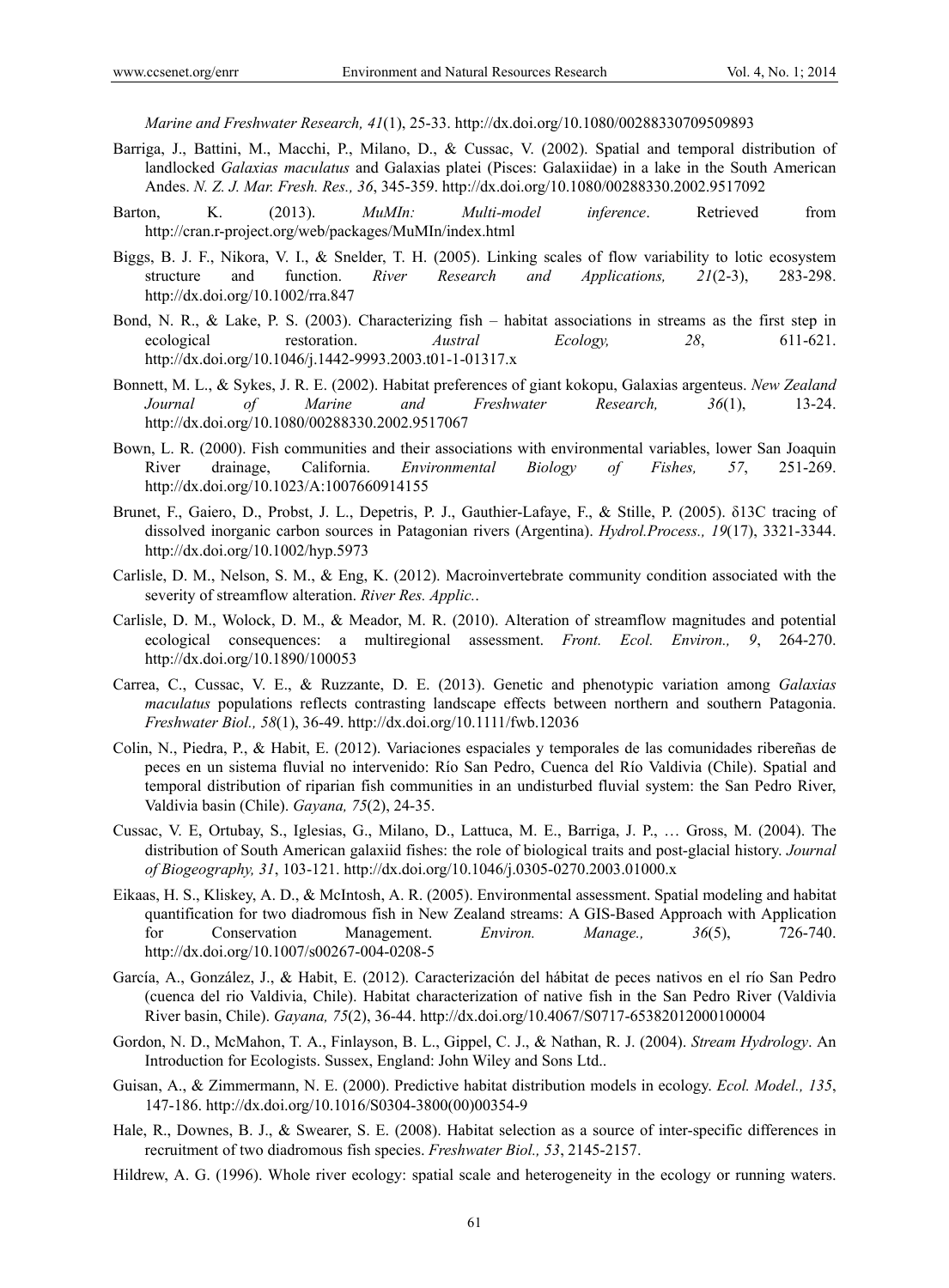*Arch. Hydrobiol. Suppl. 113, Large Rivers, 10*, 25-43.

- Hynes, H. B. N. (1970). *The ecology of running waters* (p. 555). Toronto, Canada: University of Toronto Press.
- Jellyman, P. G., & McIntosh, A. R. (2008). The influence of habitat availability and adult density on non-diadromousgalaxiid fry settlement in New Zealand. *J. Fish Biol., 72*, 143-156. http://dx.doi.org/10.1111/j.1095-8649.2007.01694.x
- Jellyman, P. G., & McIntosh, A. R. (2010). Recruitment variation in a stream galaxiid fish: multiple influences on fry dynamics in a heterogeneous environment. *Freshwater Biol., 55*, 1930-1944. http://dx.doi.org/10.1111/j.1365-2427.2010.02427.x
- Jellyman, P. G., Brooker, D. J., & McIntosh, A. R. (2013). Quantifying the direct and indirect effects of disturbance on stream fish assemblages. *Freshwater Biology, 58*, 2614-2631. http://dx.doi.org/10.1111/fwb.12238
- Jowett, I. G., Richardson, J., & Bonnett, M. L. (2005). Relationship between flow regime and fish abundances in a gravel-bed river, New Zealand. *J. Fish Biol., 66*, 1419-1436. http://dx.doi.org/10.1111/j.0022-1112.2005.00693.x
- Jowett, I. G., & Richardson, J. (2003). Fish communities in New Zealand rivers and their relationship to environmental variables. *New Zealand Journal of Marine and Freshwater Research, 37*, 347-366. http://dx.doi.org/10.1080/00288330.2003.9517172
- Joy, M. K., & Death, R. G. (2004). Predictive modelling and spatial mapping of freshwater fish and decapod assemblages using GIS and neural networks. *Freshwater Biology, 49*, 1036-1052. http://dx.doi.org/10.1111/j.1365-2427.2004.01248.x
- McDowall, R. M. (1990). *New Zealand freshwater fishes, a natural history and guide* (p. 553). Auckland, New Zealand: Heinemann-Reed.
- McDowall, R. M. (2000). *The Reed field guide to New Zealand freshwater fishes* (p. 224). Auckland: Reed Books.
- Montoya, G., Jara, A., Solis-Lufí, K., Colin, N., & Habit, E. (2012). Primeros estadiosdelciclo de vida de pecesnativos del río San Pedro (Cuenca del río Valdivia, Chile). *Gayana, 76(Número Especial)*, 86-100. http://dx.doi.org/10.4067/S0717-65382012000100008
- Nikora, V. I., Aberle, J., Biggs, B. J. F., Jowett, I., & Sykes, J. R. E. (2003). Effects of fish size, time-to-fatigue, and turbulence on swimming performance: a case study of *Galaxias maculatus*(inanga). *J. Fish Biol., 63*, 1365-1382. http://dx.doi.org/10.1111/j.1095-8649.2003.00241.x
- Poff, N. L., & Ward, J. V. (1990). Physical habitat template of lotic systems: Recovery in the context of historical pattern of spatiotemporal heterogeneity. *Environmental Management, 14*(5), 629-645. http://dx.doi.org/10.1007/BF02394714
- Power, M. E., Stout, R. J., Cushing, C. E., Harper, P. P., Hauer, F. R., Matthews, W. J., … Wais De Badgen, I. R. (1988). Biotic and abiotic controls in river and stream communities. *Journal of the North American Benthological Society, 7*, 456-479. http://dx.doi.org/10.2307/1467301
- R Development Core Team. (2012). *R: A language and environment for statistical computing*. Vienna, Austria: R Foundation for statistical Computing. Retrieved from http://www.R-project.org/
- Resh, V. H., Brown, A. V., Covich, A. P., Gurtz, M. E., Li, H. W., Minshall, G. W., … Wissmar. R. (1988). The role of disturbance in stream ecology. *Journal of the North American Benthological Society, 7*, 433-455. http://dx.doi.org/10.2307/1467300
- Schiemer, F., Keckeis, H., Reckendorfer, W., & Winkler, G. (2001). The "inshoreretention concept" and itssignificanceforlargerivers. *Arch. Hydrobiol., 12*(2-4), 509-516.
- Sedell, J. R., Reeves, G. H., Hauer, F. R., Stanford, J. A., & Hawkins, C. P. (1990). Role of refugia in recovery from disturbances: modern fragmented and disconnected river systems. *Env. Managem., 14*, 711-724. http://dx.doi.org/10.1007/BF02394720
- Tagliaferro, M., Miserendino, M. L., Liberoff, A. L., Quiroga, P., & Pascual, M. A. (2013). Dams in the last large free-flowing rivers of Patagonia, the Santa Cruz River, environmental features, and macroinvertebrate community. *Limnologica, 43*, 500-509. http://dx.doi.org/10.1016/j.limno.2013.04.002
- Valdovinos, C., Habit, E., Jara, A., Piedra, P., González, J., & Salvo, J. (2012). Dinámica espacio-temporal de 13